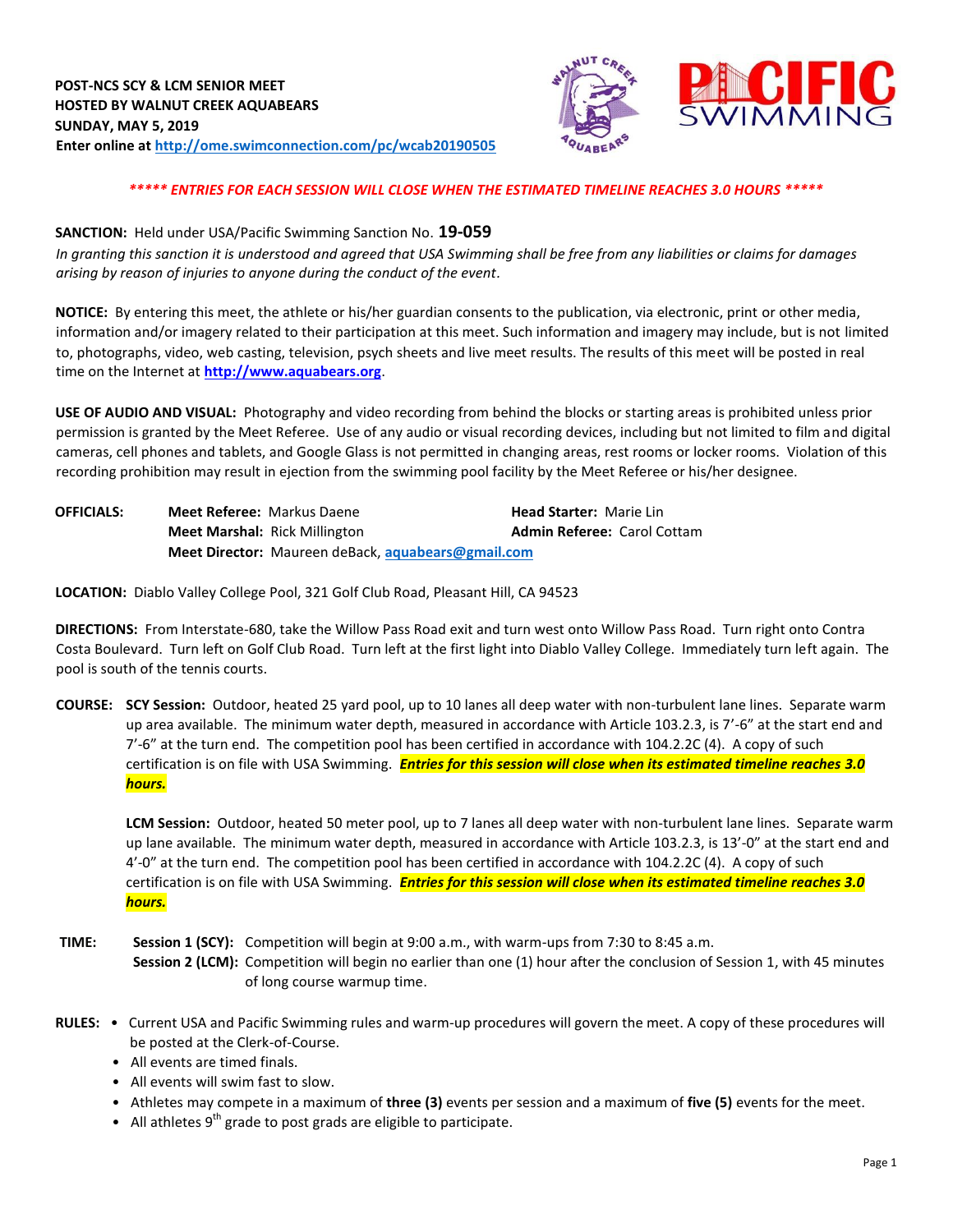# *\*\*\*\*\* ENTRIES FOR EACH SESSION WILL CLOSE WHEN THE ESTIMATED TIMELINE REACHES 3.0 HOURS \*\*\*\*\**

- Athletes in  $8<sup>th</sup>$  grade and below will not be allowed to swim and no refunds will be given.
- If local conditions warrant it, the Meet Referee, with the concurrence of the Meet Director, may require a mandatory scratch down. Immediate cash refunds will be made for any mandatory scratches.
- All coaches and deck officials must wear their USA Swimming membership cards in a visible manner.
- The meet referee may combine men's and women's heats if the timeline warrants.
- Athletes must provide their own lap counters for the 500 Free.
- Athletes must provide lap counters and timers for the 800 and 1650 Free.

**ATTENTION HIGH SCHOOL ATHLETES:** If you are a high school swimmer in season, you need to be unattached from your USA-S team at this meet. It is the athlete's responsibility to be unattached from your USA-S team at this meet. You may unattached at the meet if necessary. This does not apply to athletes swimming under the rules of the Nevada Interscholastic Activities Association (NIAA).

**UNACCOMPANIED ATHLETES:** Any USA-S athlete-member competing at the meet must be accompanied by a USA Swimming member-coach for the purposes of athlete supervision during warm-up, competition and warm-down. If a coach-member of the athlete's USA-S Club does not attend the meet to serve in said supervisory capacity, it is the responsibility of the athlete or the athlete's legal guardian to arrange for supervision by a USA-S member-coach. The Meet Director or Meet Referee may assist the athlete in making arrangements for such supervision; however, it is recommended that such arrangements be made in advance of the meet by the athlete's USA-S Club Member-Coach.

**RACING STARTS:** Athletes must be certified by a USA-S member-coach as being proficient in performing a racing start, or must start the race in the water. It is the responsibility of the athlete or the athlete's legal guardian to ensure compliance with this requirement.

**RESTRICTIONS:** • Smoking and the use of other tobacco products is prohibited on the pool deck, in the locker rooms, in spectator

seating, on standing areas and in all areas used by athletes, during the meet and during warm-up periods.

- Sale and use of alcoholic beverages is prohibited at Diablo Valley College.
- No glass containers are allowed in the meet venue.
- Only athletes, coaches, officials, and volunteers will be allowed on the pool deck.
- Deck changes are prohibited.
- No tents, ez-ups, or chairs are allowed on the pool deck, except for those for coaches along the side of the pool.
- Destructive devices, to include but not limited to, explosive devices and equipment, firearms (open or concealed), blades, knives, mace, stun guns and blunt objects are strictly prohibited in the swimming facility and its surrounding areas. If observed, the Meet Referee or his/her designee may ask that these devices be stored safely away from the public or removed from the facility. Noncompliance may result in the reporting to law enforcement authorities and ejection from the facility. Law enforcement officers (LEO) are exempt per applicable laws.
- Operation of a drone or any other flying apparatus is prohibited over the venue (pools, athlete/coach area, spectator area and open ceiling locker rooms) any time athletes, coaches, officials and/or spectators are present.
- Coaches, parents and siblings may not use the pool.
- **ELIGIBILITY:**  Athletes must be current members of USA Swimming and enter their name and registration number on the meet entry card as they are shown on their Registration Card. If this is not done, it may be difficult to match the athlete with the registration and times database. The meet host will check all athlete registrations against the SWIMS database and if not found to be registered, the Meet Director shall accept the registration at the meet (a \$10 surcharge will be added to the regular registration fee). Duplicate registrations will be refunded by mail.
	- This meet is a post high school champs shave and taper meet, therefore the meet is restricted to athletes who are in ninth grade and older. USA Swimming cards and student body cards may be checked.
	- Disabled athletes are welcome to attend this meet and should contact the Meet Director or Meet Referee regarding special accommodations.
	- Entries with **"NO TIME"** will be rejected.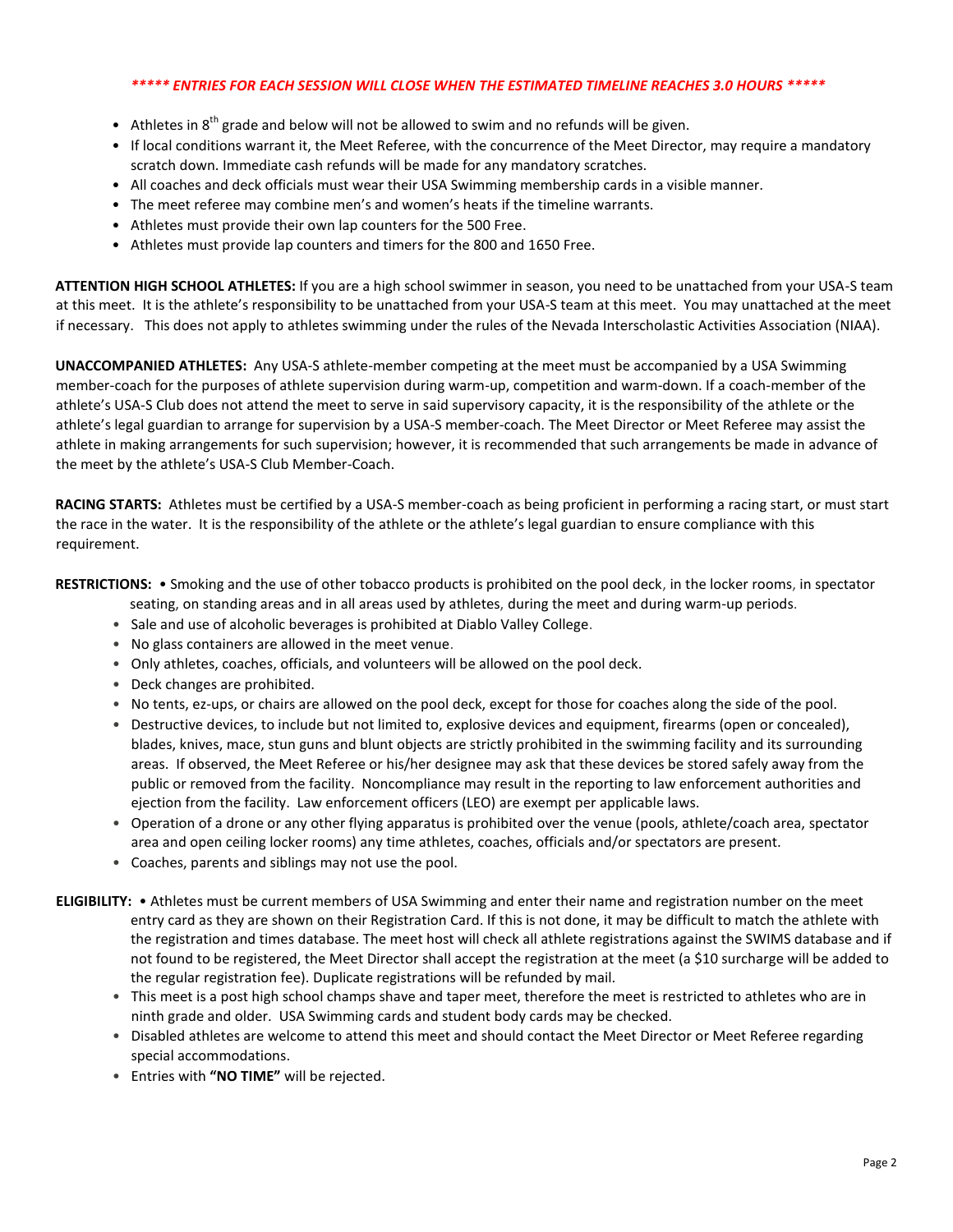### *\*\*\*\*\* ENTRIES FOR EACH SESSION WILL CLOSE WHEN THE ESTIMATED TIMELINE REACHES 3.0 HOURS \*\*\*\*\**

**CHECK-IN:** The meet will be deck seeded. Athletes must check-in at the Clerk-of-Course. No event shall be closed more than 30 minutes before the scheduled start of the session. Close of check‐in for all events shall be no more than 60 minutes before the estimated time of the start of the first heat of the event. Athletes who do not check-in will not be allowed to compete in the event.

**SCRATCH RULE:** Athletes entered in a timed final individual event that is seeded on the deck that have checked in for that event, must swim in the event unless they notify the clerk of the course before seeding for that event has begun that they wish to scratch. Failure to swim an event will result in being barred from their next individual event in which the athlete is entered.

**ENTRY FEES:** \$6.50 per individual event plus a \$10.00 per athlete participation fee. Entries will be rejected if payment is not sent at time of request.

**ONLINE ENTRIES:** To enter online go to **<http://ome.swimconnection.com/pc/wcab20190505>** [to](http://ome.swimconnection.com/pc/wcab20150517) receive an immediate entry confirmation this method requires payment by credit card. Swim Connection LLC charges a processing fee for this service, equal to \$1 per athlete plus 5% of the total Entry Fees. Please note that the processing fee is a separate fee from the Entry Fees. If you do not wish to pay the processing fee, enter the meet using a mail entry. Entering online is a convenience, is completely voluntary, and is in no way required or expected of an athlete by Pacific Swimming. **Online entries will be accepted through 11:59 p.m. on Friday, May 3, 2019.** 

**MAILED OR HAND DELIVERED ENTRIES:** Entries must be on the attached consolidated entry form. Forms must be filled out completely and printed clearly with the swimmer's best time. **Entries must be postmarked by midnight, Wednesday, May 1, 2019.** No late entries will be accepted. No refunds will be made, except mandatory scratch downs. Requests for confirmation of receipt of entries should include a self-addressed envelope.

**Make check payable to:** Walnut Creek Aquabears

**Mail entries or hand-deliver entries to:** WCAB Meet Entries, 1374 Lupine Court, Concord, CA 94521

#### **AWARDS:** None.

**ADMISSION:** Free. Meet programs will be posted at the pool, online at **[http://www.aquabears.org](http://www.aquabears.org/)**, and provided to coaches and officials.

**HOSPITALITY:** Hospitality available for coaches, officials, timers, and volunteers. Lunches will be provided for coaches and working deck officials. There will be a snack bar.

**LANE TIMING ASSIGNMENTS:** Participating clubs with be assigned timing chairs. Those assignments will be emailed out on Monday, April 29.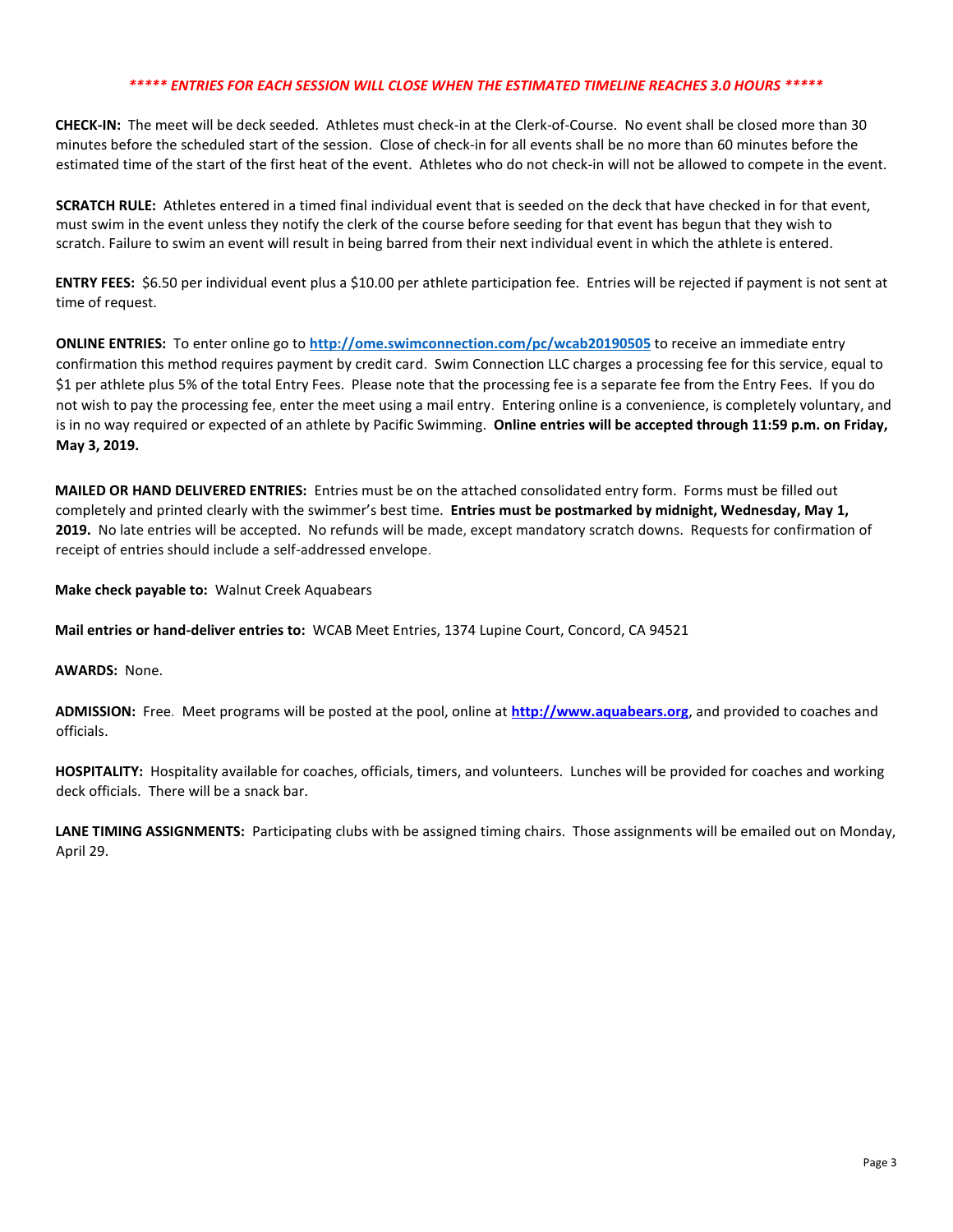| Session 1 - SCY SESSION<br>Starts at 9:00 a.m. |             |                             |  |  |  |  |  |  |  |
|------------------------------------------------|-------------|-----------------------------|--|--|--|--|--|--|--|
| <b>Girls</b><br>Event                          | Event       | <b>Boys</b><br><b>Event</b> |  |  |  |  |  |  |  |
| #                                              |             | #                           |  |  |  |  |  |  |  |
| $\mathbf{1}$                                   | 200 Breast  | 2                           |  |  |  |  |  |  |  |
| 3                                              | 100 Free    | 4                           |  |  |  |  |  |  |  |
| 5                                              | 200 Back    | 6                           |  |  |  |  |  |  |  |
| 7                                              | 200 Fly     | 8                           |  |  |  |  |  |  |  |
| 9                                              | 200 Free    | 10                          |  |  |  |  |  |  |  |
| 11                                             | 200 I.M.    | 12                          |  |  |  |  |  |  |  |
| 13                                             | 100 Back    | 14                          |  |  |  |  |  |  |  |
| 15                                             | *500 Free   | 16                          |  |  |  |  |  |  |  |
| 17                                             | 100 Breast  | 18                          |  |  |  |  |  |  |  |
| 19                                             | 100 Fly     | 20                          |  |  |  |  |  |  |  |
| 21                                             | 400 I.M.    | 22                          |  |  |  |  |  |  |  |
| 23                                             | 50 Free     | 24                          |  |  |  |  |  |  |  |
| 25                                             | **1650 Free | 26                          |  |  |  |  |  |  |  |

## **ORDER OF EVENTS**

|                | Starts at 9:00 a.m. |                |            | Starts no earlier than 1 hour after the<br>conclusion of Session 1. |             |  |  |  |
|----------------|---------------------|----------------|------------|---------------------------------------------------------------------|-------------|--|--|--|
| iirls          |                     | <b>Boys</b>    | Girls      |                                                                     | <b>Boys</b> |  |  |  |
| ent/<br>#      | Event               | Event<br>#     | Event<br># | Event                                                               | Event<br>#  |  |  |  |
| 1              | 200 Breast          | $\overline{2}$ | 101        | 200 Breast                                                          | 102         |  |  |  |
| 3              | 100 Free            | 4              | 103        | 100 Free                                                            | 104         |  |  |  |
| $\overline{5}$ | 200 Back            | 6              | 105        | 200 Back                                                            | 106         |  |  |  |
| $\overline{7}$ | 200 Fly             | 8              | 107        | 200 Fly                                                             | 108         |  |  |  |
| 9              | 200 Free            | 10             | 109        | 200 Free                                                            | 110         |  |  |  |
| 11             | 200 I.M.            | 12             | 111        | 200 I.M.                                                            | 112         |  |  |  |
| 13             | 100 Back            | 14             | 113        | 100 Back                                                            | 114         |  |  |  |
| 15             | *500 Free           | 16             | 115        | 400 Free                                                            | 116         |  |  |  |
| 17             | 100 Breast          | 18             | 117        | 100 Breast                                                          | 118         |  |  |  |
| 19             | 100 Fly             | 20             | 119        | 100 Fly                                                             | 120         |  |  |  |
| 21             | 400 I.M.            | 22             | 121        | 400 I.M.                                                            | 122         |  |  |  |
| 23             | 50 Free             | 24             | 123        | 50 Free                                                             | 124         |  |  |  |
| 25             | **1650 Free         | 26             | 125        | ***800 Free                                                         | 126         |  |  |  |

**Session 2 – LCM SESSION**

\*Athletes must provide lap counter for the 500 Free.

\*\*Athletes must provide lap counters and timers for the 1650 Free.

\*\*\*Athletes must provide lap counters and timers for the 800 Free.